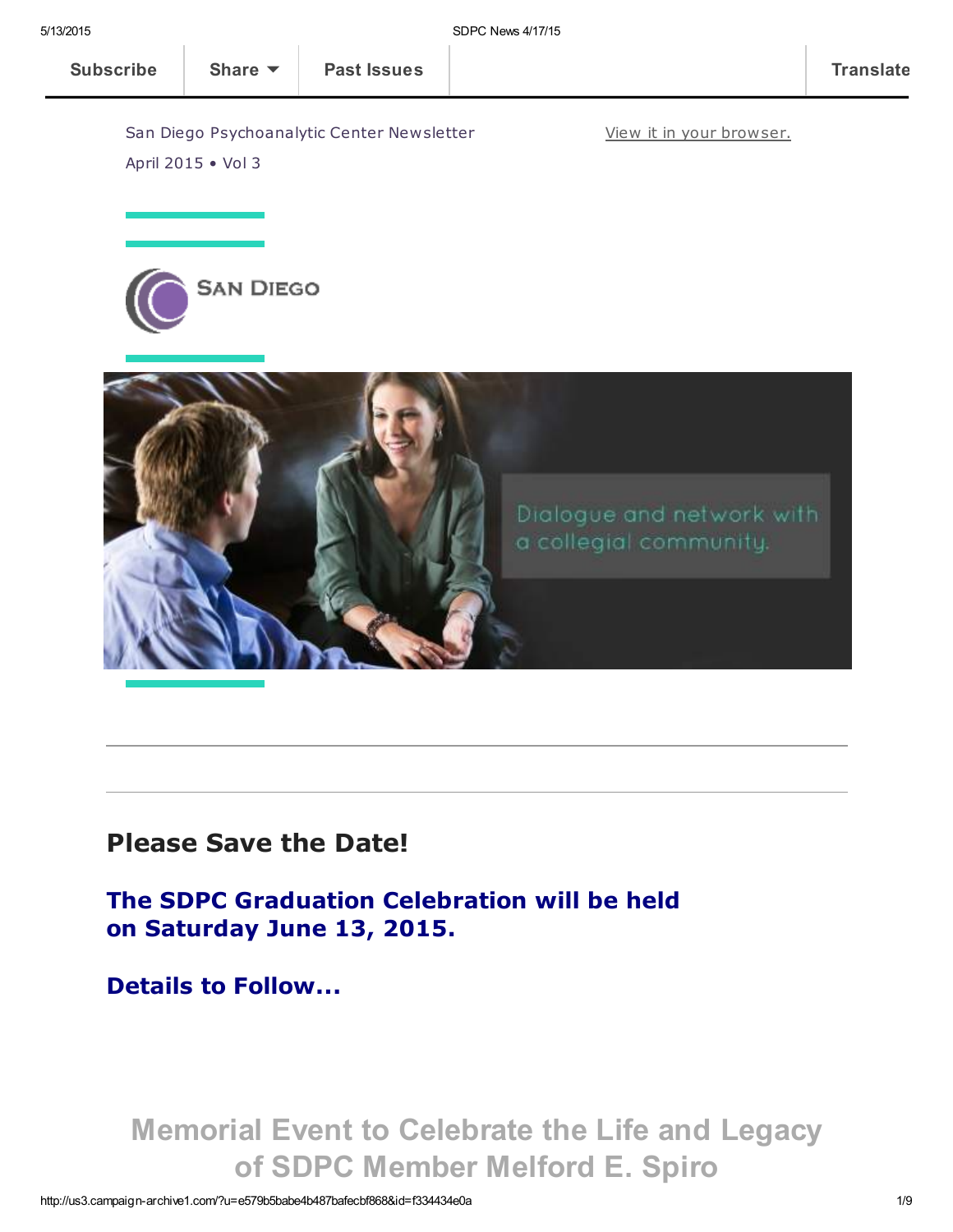#### When

Sunday April 19, 2015 from 2:00 PM to 5:00 PM PDT Add to [Calendar](http://r20.rs6.net/tn.jsp?f=001dVb55VlMRf3qdDUQ0KhFVYVW_cNvLIFT_DRSvGt6lU1KhGvMSp0IHBLov60ascjojLj-8QQQvyxPiXguMPF9tmC7V1l8EPfM_Q_qeCOmd02MrlYMykg90a7WmuQMshG1mJz0ASvpVm9M2-Qhb1CrHYeJjG4tktF4uXB43bvMHstC6iRXdvHeioVfJr4LVoLtliYf-eaF8QH0gHDfQFqKMpH0Um9byxiwSs7-obVC1V4_f_O9ejA6jLNaS0iGUPvXCqBi1bzpAyo=&c=RgCR7y7cAf56geZUp96p1-An1hcVzvLrwPgjUmWAQfeOVL5O8wya5w==&ch=ebM6tCJhhmeEaj4Z1_FxD-a3oAMNmI3h_oVRUu-IzY8VLCWKAj8Afw==)

**Where** UCSD Faculty Club Lounge Muir Lane La Jolla, CA 92093



The faculty of the Department of Anthropology at UC San Diego invite you to a memorial event to celebrate the life and legacy of the late Melford E. Spiro, our department's founder.



Click on the link below to register or RSVP.

Get more [information](http://events.r20.constantcontact.com/register/event?oeidk=a07eapqof6p4d3340aa&c=5070d010-cc2e-11e4-9897-d4ae52754dbc&ch=50b8fca0-cc2e-11e4-98c3-d4ae52754dbc)

### [Register](http://events.r20.constantcontact.com/register/regform?oeidk=a07eapqof6p4d3340aa&c=5070d010-cc2e-11e4-9897-d4ae52754dbc&ch=50b8fca0-cc2e-11e4-98c3-d4ae52754dbc) Now!

I can't [make](http://events.r20.constantcontact.com/register/decline?oeidk=a07eapqof6p4d3340aa&c=5070d010-cc2e-11e4-9897-d4ae52754dbc&ch=50b8fca0-cc2e-11e4-98c3-d4ae52754dbc) it

For more information, please contact the Department of Anthropology.

#### Sincerely,

Karen Wagner UC San Diego Department of Anthropology [ant-financial@ucsd.edu](mailto:ant-financial@ucsd.edu) [858-534-4146](https://events.r20.constantcontact.com/register/eventReg?oeidk=a07eapqof6p4d3340aa&oseq=&c=5070d010-cc2e-11e4-9897-d4ae52754dbc&ch=50b8fca0-cc2e-11e4-98c3-d4ae52754dbc)

### Dr. Sugarman to Present During APsaA & Association for Child Psychoanalysis Meetings

http://us3.campaign-archive1.com/?u=e579b5babe4b487bafecbf868&id=f334434e0a 2/9 Alan [Sugarman,](http://www.sdpsychoanalyticcenter.org/members/profiles/38#profile-main) Ph.D. will be one of the discussants of the plenary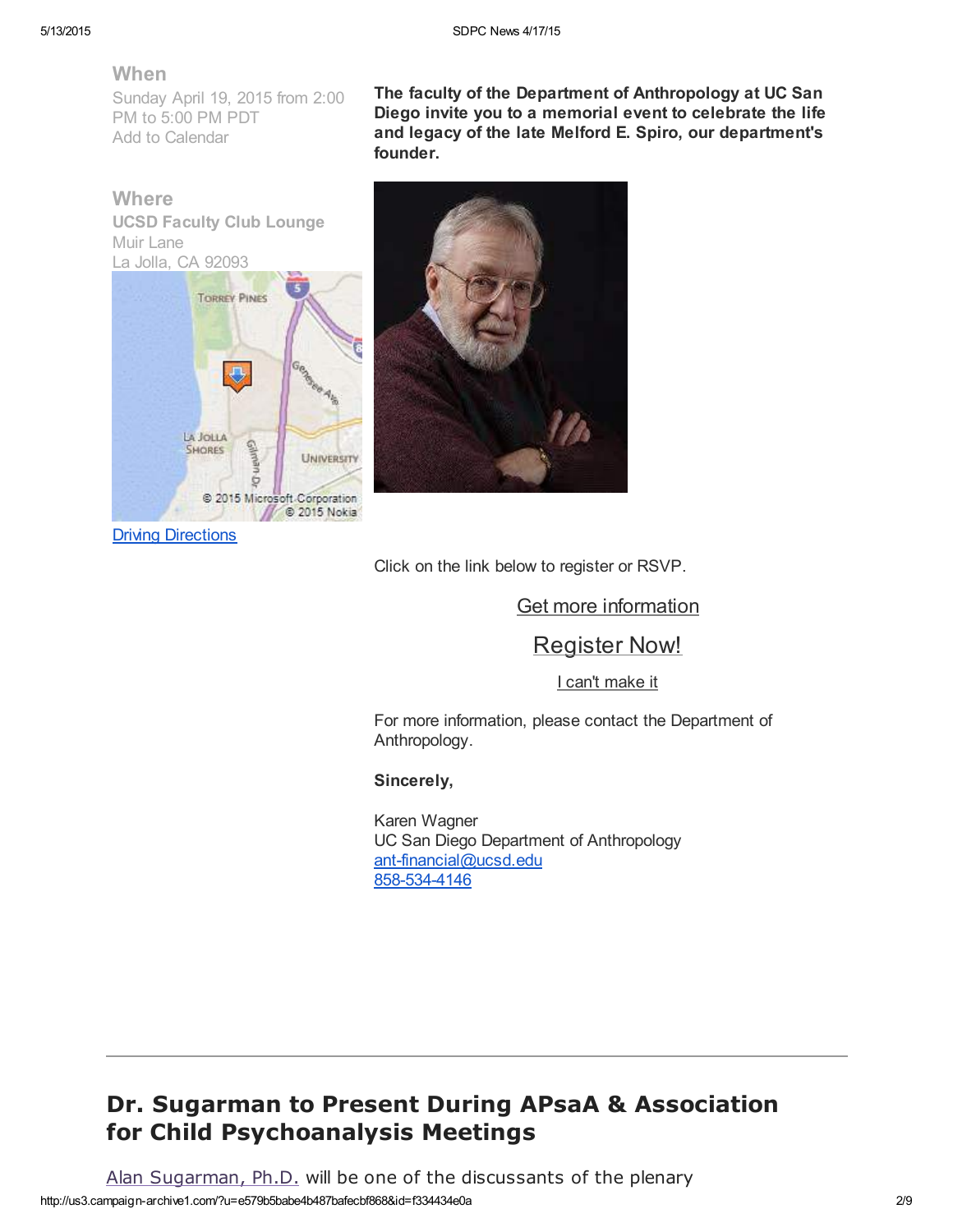#### 5/13/2015 SDPC News 4/17/15

presentation at the Association for Child Psychoanalysis meetings in Austin, Texas on May 2, 2015. A presentation of the analysis of a pre-latency boy by Dr. Charles Park will be discussed by Drs. Sugarman and Rona Knight from each of their preferred theoretical/ clinical perspectives. Dr. Sugarman will also be the discussant at the Two Day Clinical Workshop in Child and Adolescent Psychoanalysis at the Annual Meeting of ApsaA in San Francisco on June 5,6, 2015. A clinical case will be presented in detail over those two days, and Dr. Sugarman will discuss it.



## SDPC Gala Fundraiser honoring Calvin [Colarusso,](http://www.sdpsychoanalyticcenter.org/members/profiles/20#profile-main) MD will be held on Saturday, 11/14/15

#### Please save the date. Invitations will follow shortly.

Calvin Colarusso, M.D.

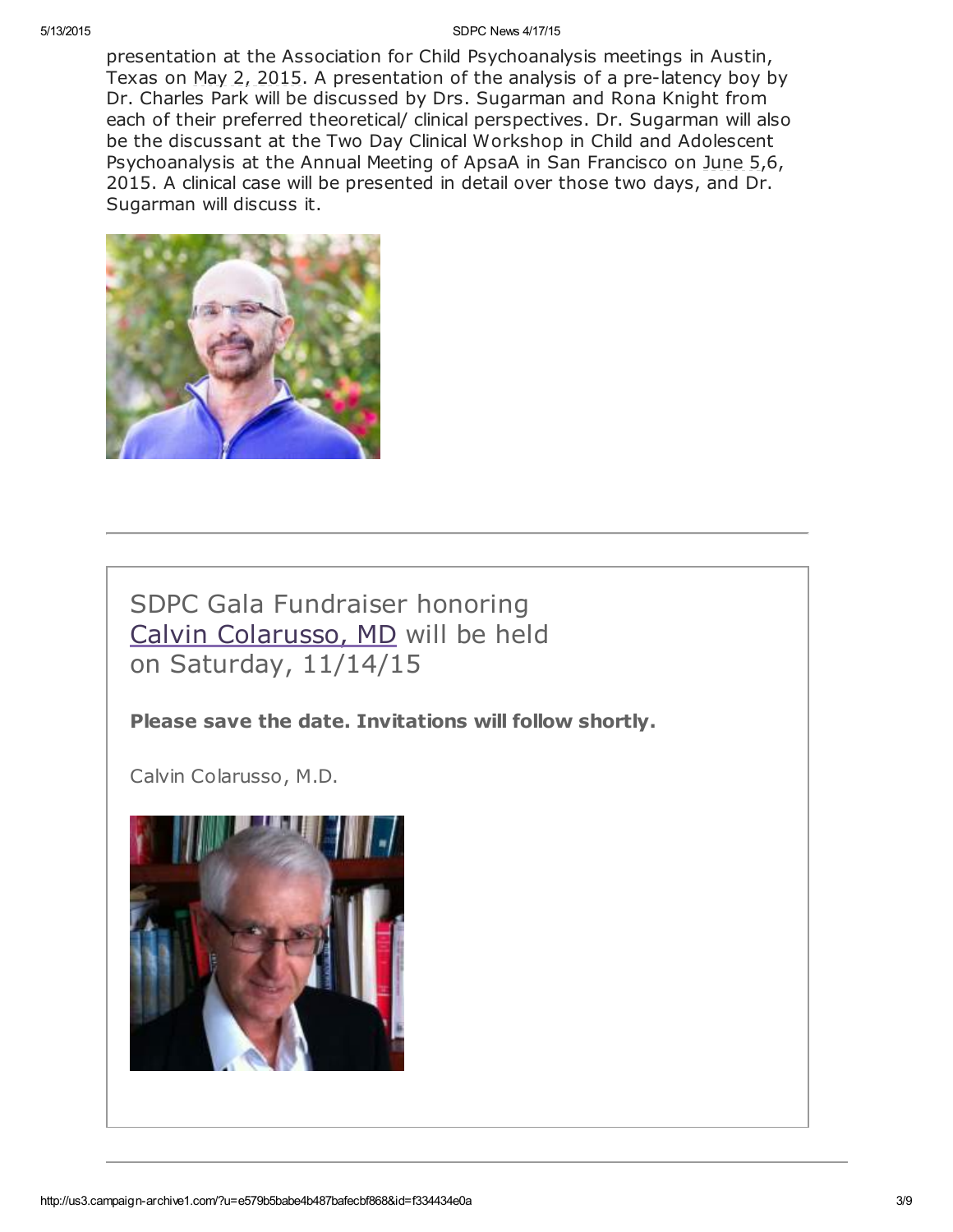### Donate to SDPC Through [Amazon](http://www.sdpsychoanalyticcenter.org/node/395#overlay-context=node/395) Smile

[AmazonSmile](http://smile.amazon.com/about) is a simple and automatic way for you to support SDPC every time you shop, at no cost to you. Amazon will donate 0.5% of the price of each purchase you make through AmazonSmile to SDPC. Sign up now and specify San Diego Psychoanalytic Center as the organization of your choice.

## SDPC Educational Events

### Last Extension Event Until Fall 2015!

### Couples Therapy: A Psychoanalytic Systems Model

Faculty Presenters: Felise Levine, Ph.D. and Sheila Sharpe, Ph.D., discussant

When: Friday, May 8, 2015, 7:30-9:30 p.m. (7:00 – registration/wine and cheese)

Where: SDPC - 4455 Morena Blvd., Ste. 202 San Diego 92122

Fees: Psychoanalytic & Psychotherapy Members: free, Non-Members: \$25, Students: \$15, (Student Members receive 40% off Student fee, Associate Members receive 15% off non-member fee, & Friend Members receive 15% Non-Member fee)

#### CEUs: 2 hours

This clinical presentation will focus on a couple in treatment using a psychoanalytic systems theory framework. Transferencecountertransference, unconscious contracts, complementarity, and competitiveness will be among the themes discussed.

**Felise B. Levine, Ph.D., is a licensed psychologist, a psychoanalyst, and a** family/couples therapist in private practice in La Jolla. She is co-author,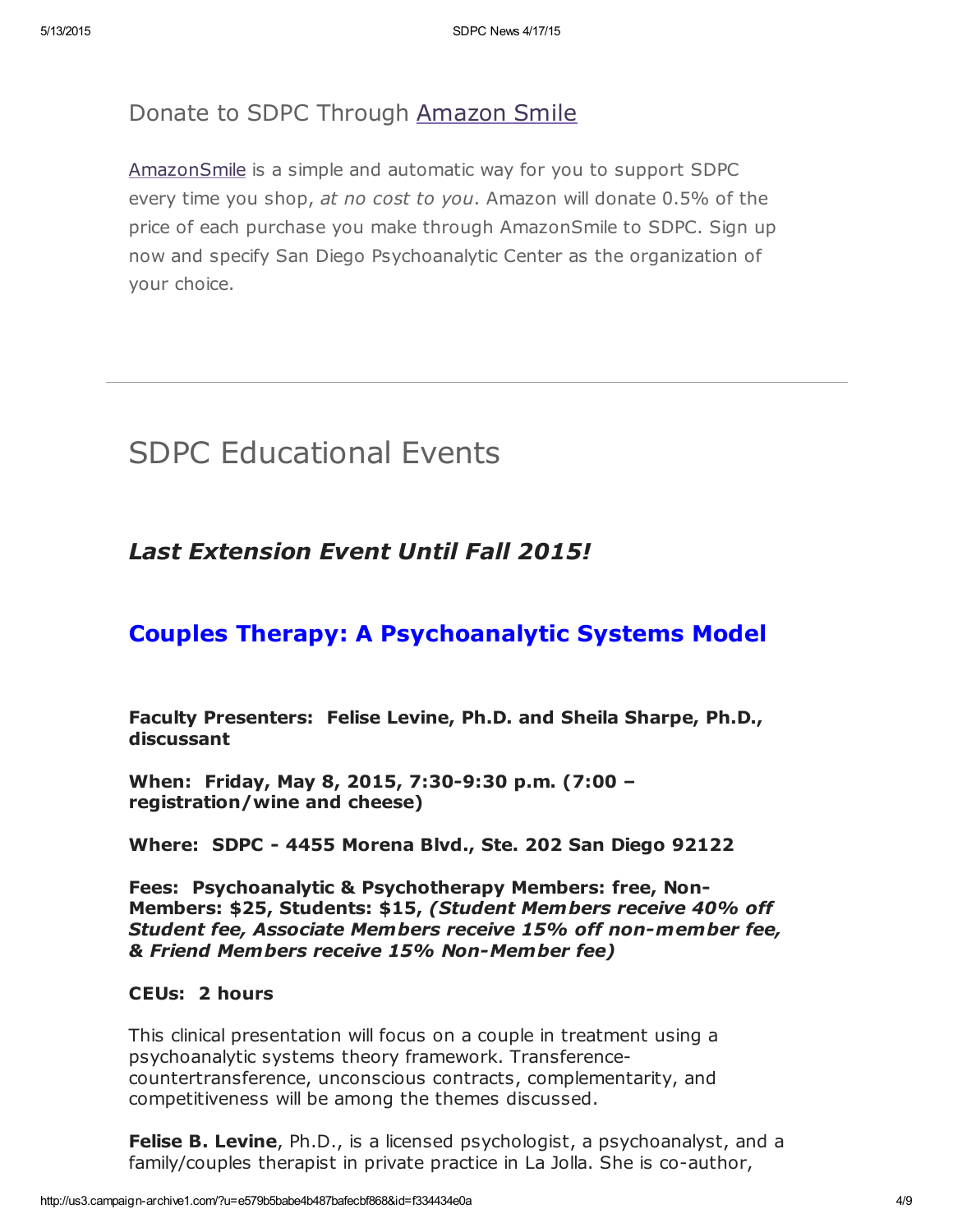with James L. Framo and Timothy T. Weber, of the book Coming Home Again: A Family-of-Origin Consultation. She is past president of the San Diego Psychological Association and serves on the faculty of the Psychoanalytic Psychotherapy Program at SDPC.

**Sheila A. Sharpe, Ph.D., specializes in treating couples and individuals in** private practice in La Jolla, California. She is the author of the book The Ways We Love: A Developmental Approach to Treating Couples (Guilford Press, 2000) and has published several articles on couples therapy. She is on the faculty of the San Diego Psychoanalytic Center and teaches in the Psychoanalytic Psychotherapy Program.

Educational Objectives: At the end of this presentation, participants should be able to:

- 1. Define psychoanalytic systems couples therapy.
- 2. Identify three basic tenets of psychoanalytic systems couples therapy.
- 3. Discuss the role of counter-transference in treating couples.
- 4. Describe the unique aspects of transference in treating couples.

5. Discuss the impact of cultural identification in psychoanalytic couples therapy.

RSVP now through April 24th and receive \$10 off the registration fee: [sdpc.michelle@gmail.com](mailto:sdpc.michelle@gmail.com)

See more upcoming educational events [here.](http://www.sdpsychoanalyticcenter.org/community-connections/upcoming-events)

#### **[COUCH](http://opinionator.blogs.nytimes.com/category/couch/?module=BlogCategory&version=Blog%20Post&action=Click&contentCollection=Opinion&pgtype=Blogs®ion=Header)**

## A Tale of Two Twins

By GALIT [ATLAS](http://opinionator.blogs.nytimes.com/author/galit-atlas/) APRIL 11, 2015 2:45 PM

[http://opinionator.blogs.nytimes.com/2015/04/11/a-tale-of-two-twins/?](http://opinionator.blogs.nytimes.com/2015/04/11/a-tale-of-two-twins/?ref=opinion) ref=opinion

San Diego Psychiatric Society's Annual Conference, Advances In Addiction

The San Diego Psychiatric Society planning committee cordially invites you to attend the San Diego Psychiatric Society's Annual Conference,

Advances In Addiction on June 6<sup>th</sup> and 7<sup>th</sup>, 2015. Please visit [www.sdpscme.](http://www.sdpscme.org/)[com](http://www.sdpscme.com/) for the full agenda, speaker bios, and registration information. If you would like additional information, please contact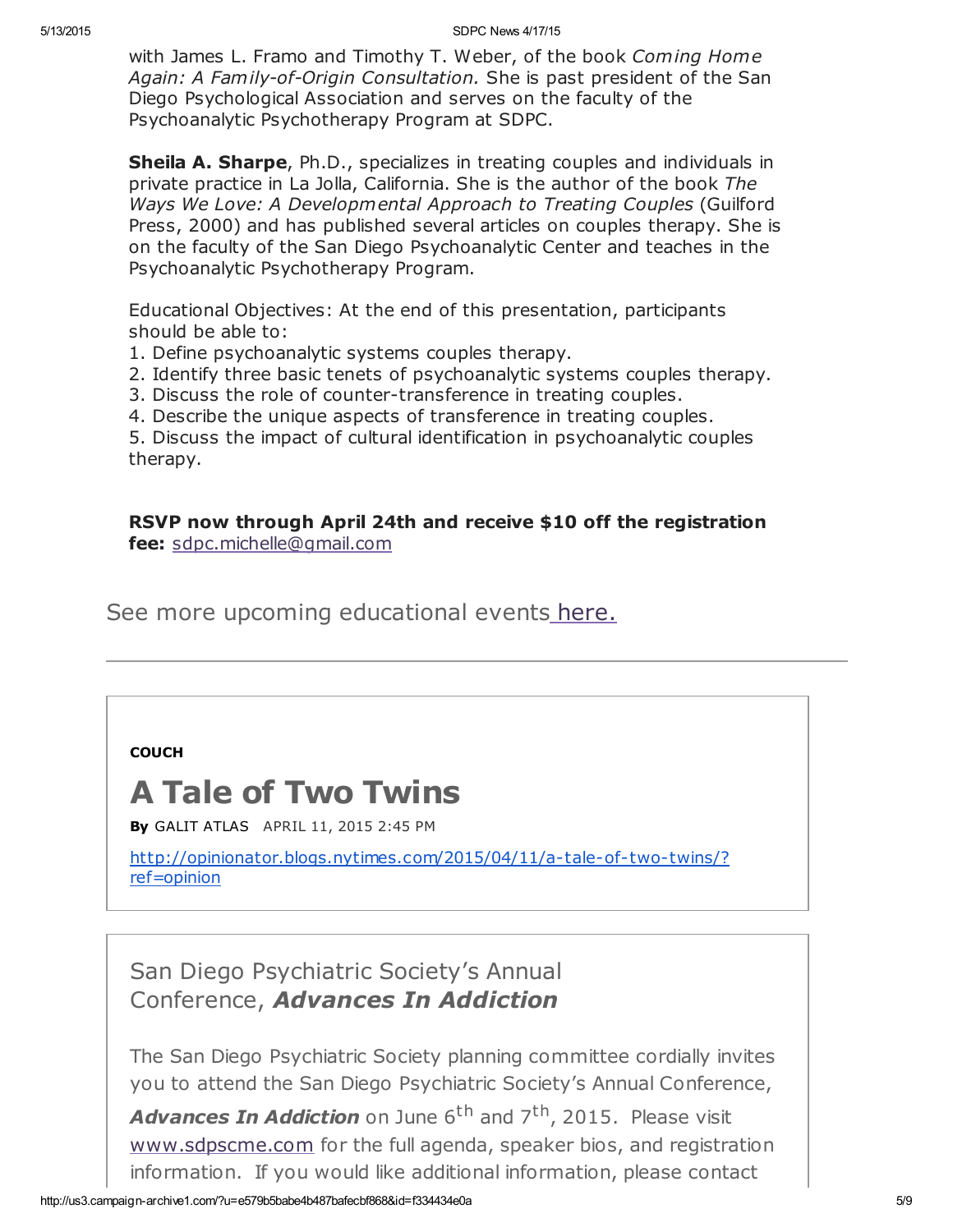Executive Director Victoria Pak at [info@sandiegopsychiatricsociety.org.](mailto:victoria.pak@gmail.com)



The San Diego Psychoanalytic Center is dedicated to promoting the relevance and vitality of psychotherapy and psychoanalysis

Advanced Training Innovative, inspiring and individualized education

Continuing Education Educational events for mental health professionals and the public about psychoanalytic thinking and clinical applications in diverse settings

#### Referral Service

Referrals for psychoanalysis and psychoanalytic psychotherapy for adults, adolescents and children in the San Diego area (619-615-8428)

Events and Celebrations Upcoming event: Spring celebration to honor new grads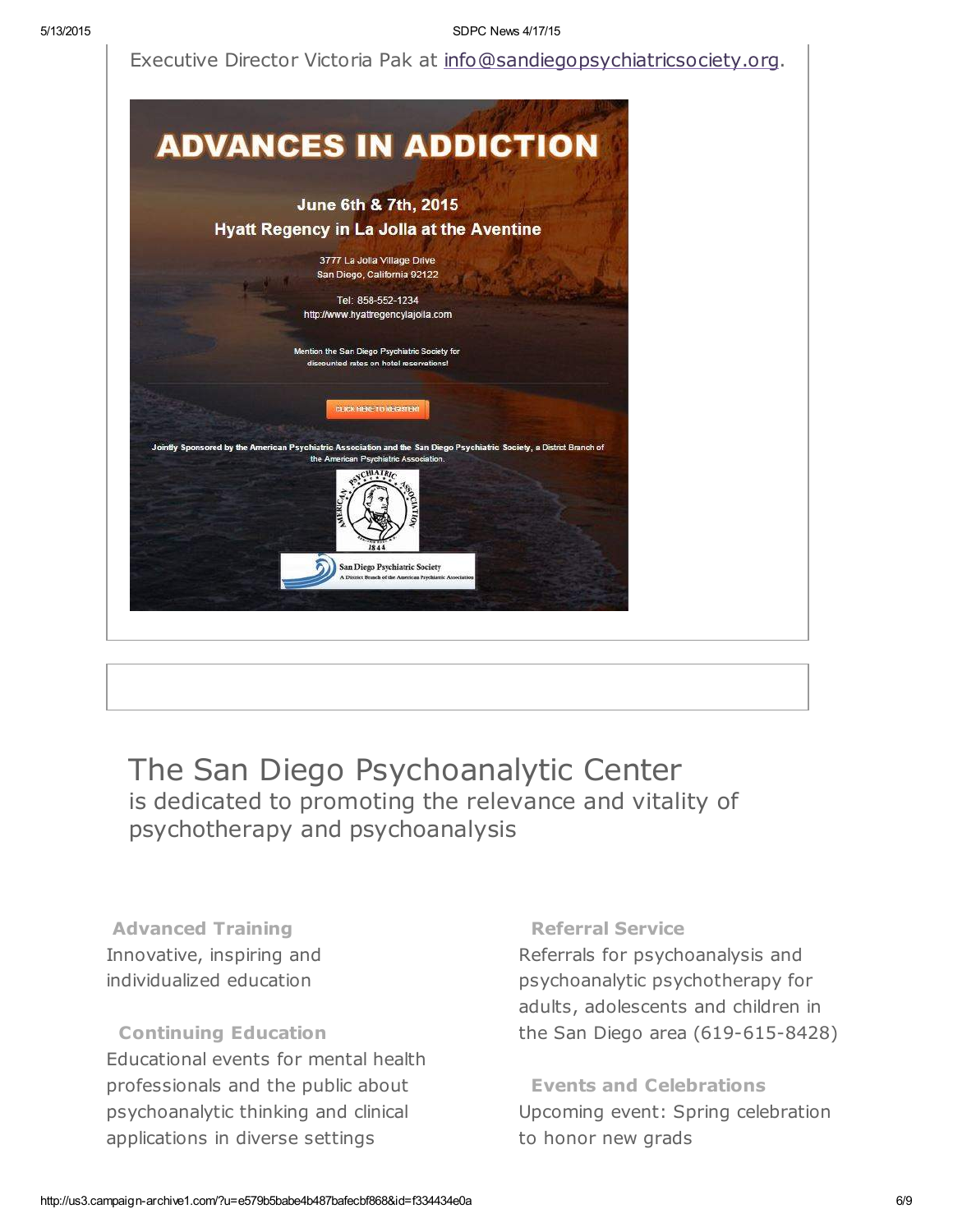#### 5/13/2015 SDPC News 4/17/15

Mentoring Fellowship for mental health trainees early-career therapists

Community Involvement Connections with mental health professionals, academic institutions, and professional societies

Collegial Connections Community of supportive, experienced, and dedicated psychoanalytic therapists

Practice Promotion Support in building your therapy practice

## Services Offered By SDPC Members

Please send your Announcements to: sdpc.michelle@gmail.com

## SDPC Member Classifieds Please send your Announcements to: sdpc.michelle@gmail.com

REMINDER: Please send all future announcements/event advertisements to Ms. Michelle Spencer at: sdpc.michelle@gmail.com. They will be included in the next volume of the SDPC weekly newsletter.

# Please Donate to SDPC Through [Amazon](http://www.sdpsychoanalyticcenter.org/node/395#overlay-context=node/395) Smile

[AmazonSmile](http://smile.amazon.com/about) is a simple and automatic way for you to support SDPC every time you shop, at no cost to you.